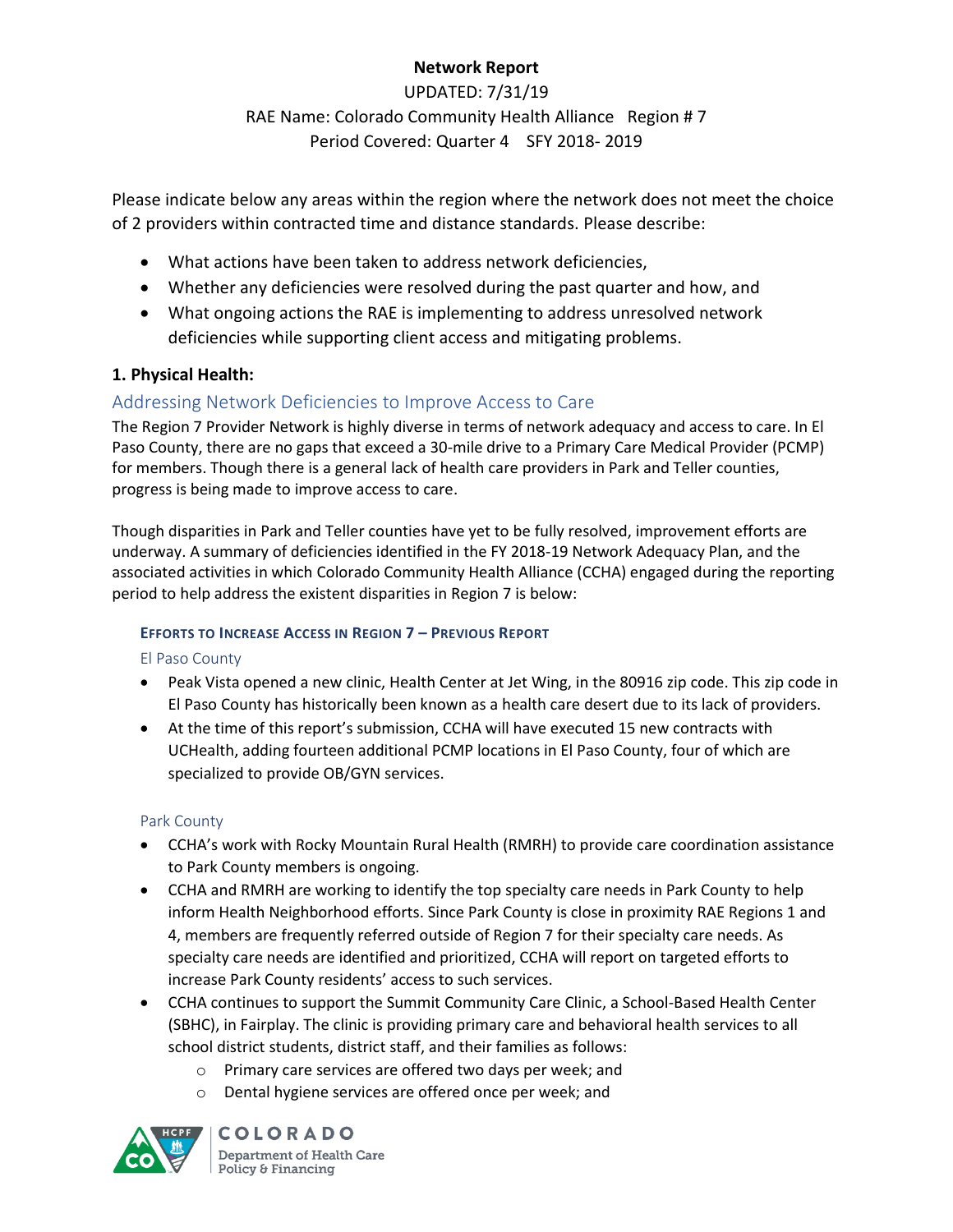*UPDATED: 7/31/19*

### **RAE Name:** CCHA **Region #:** 7 **Period Covered:** Q4 **SFY:** 2018-2019

- o Behavioral health services are available Monday through Friday during the school year and twice per week in the summer.
- The HealthONE clinic under construction in Fairplay experienced a setback, as the provider decided not to proceed with an agreement. The clinic is still under construction and plans are moving forward with the facility to be completed in Q4. HealthONE reposted the position, and leaders in Park County are continuing to interview potential candidates. CCHA featured the clinic during the March PIAC meeting to help get the word out regarding the open provider position. To help ensure the clinic is able to open once construction is complete, HealthONE is also considering options to employ an advance practice provider at the onset while the search for a physician continues.

### Teller County

- CCHA's work with Aspen Mine Center (AMC) to provide assistance to Teller County members is ongoing.
- CCHA and AMC are working to identify the top specialty care needs in Teller County to help inform Health Neighborhood efforts.
- CCHA focused outreach efforts to providers in the Teller County area following news that Woodland Park Family Practice had unexpectedly closed its doors without notice on January 1. Efforts resulted in the following access options for displaced members:
	- o CHPG Penrose Mountain Primary and Urgent Care clinic joined the Region 7 network and opened their Medicaid panels.
	- o Dr. Harris agreed to accept additional Medicaid members.
	- $\circ$  Some providers, though not actively seeking to expand Medicaid panels, agreed to see members who reach out to them for care.
- At the time of this report's submission, CCHA will have executed 15 new contracts with UCHealth, adding one additional PCMP location in Teller County.

#### **EFFORTS TO INCREASE ACCESS IN REGION 7 – Q4 UPDATES**

#### Park County

 Construction of the new HealthONE clinic is nearing completion, and the clinic is anticipated to open in fall 2019. HealthONE is currently vetting candidates in Fairplay for the clinic lead position. Once a provider is contracted with HealthONE, CCHA will further engage to ensure the clinic contracted with the RAE.

### Teller County

 CCHA executed contracts with UCHealth, which added an additional PCMP location in Woodland Park. UCHealth is open for utilization-based attribution.

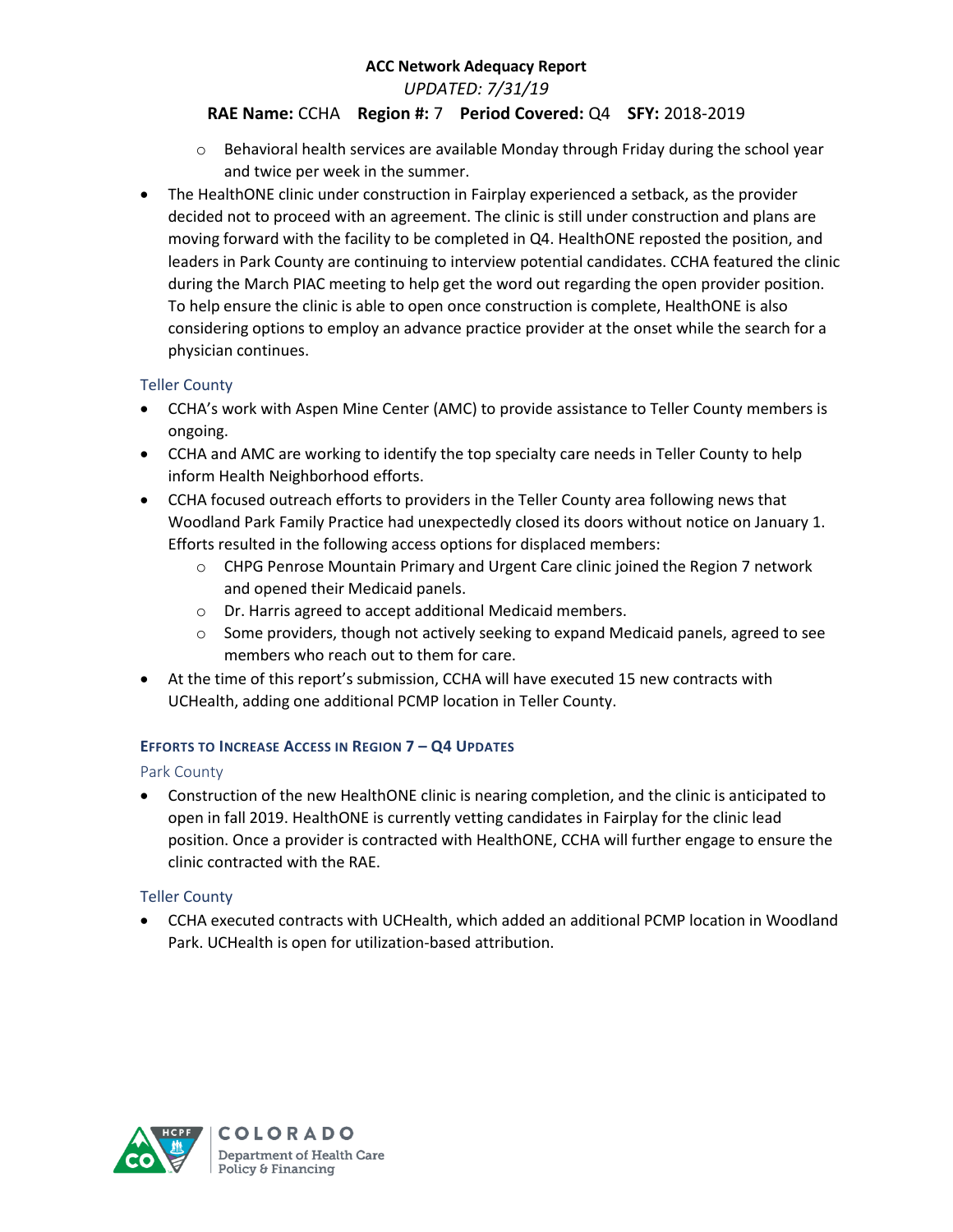*UPDATED: 7/31/19*

### **RAE Name:** CCHA **Region #:** 7 **Period Covered:** Q4 **SFY:** 2018-2019

# Network Development, Support and Improvement Activities

CCHA continued efforts to develop both the primary care and behavioral health network during the reporting period. Activities related to building a robust provider network include recruitment and contracting, as well as efforts to support the already-contracted network.

#### **PROVIDER RECRUITMENT AND CONTRACTING – PREVIOUS REPORT**

- Two clinics left the Region 7 network for the following reasons:
	- o Clinic closures:
		- Woodland Park Family Medicine, LLC
	- o Practice acquisition:
		- Value Care Health Clinic was acquired by Matthews-Vu Medical Group
- CCHA executed seven new contracts across two counties in Region 7, including:
	- o El Paso County:
		- Matthews-Vu Medical Group, Rockrimmon
		- Matthews-Vu Medical Group, Southeast
		- Peak Vista Community Health Centers Health Center at Jet Wing
		- Peak Vista Community Health Centers Developmental Disabilities Health Center
		- Peak Vista Community Health Centers Entrada School Based Health Center
		- Peak Vista Community Health Centers Falcon School Based Health Center
	- o Teller County:
		- **EXPU** CHPG Penrose Mountain Primary and Urgent Care

#### **PROVIDER RECRUITMENT AND CONTRACTING – Q4 UPDATES**

- Two clinics left the Region 7 network for the following reasons:
	- o Unable to perform PCMP duties:
		- **El Paso County:** 
			- Academy Women's Health Associates
				- o Although this site is no longer contracted as a PCMP with the RAE, it should be noted that the clinic remains a collaborative partner for OB/GYN services.
			- Regenesis Wellness
	- CCHA executed 15 new contracts across two counties in Region 7, including:
		- o El Paso County:
			- 14 Poudre Valley Medical Group clinics, DBA UCHealth
				- Four of the UCHealth clinics in El Paso County specialize in OB/GYN services.
		- o Teller County:
			- **1 Poudre Valley Medical Group clinic, DBA UCHealth**

#### **NETWORK SUPPORT AND IMPROVEMENT – PREVIOUS REPORT**

 In January 2019, CCHA implemented its tiered payment methodology where PCMPs are paid an administrative PMPM of \$3 for a verified member and \$1 for an unverified member. If CCHA is able to identify a relationship between the assigned provider and the member, validated by a claim within the previous 24 months, then the member is considered verified, resulting in a \$3

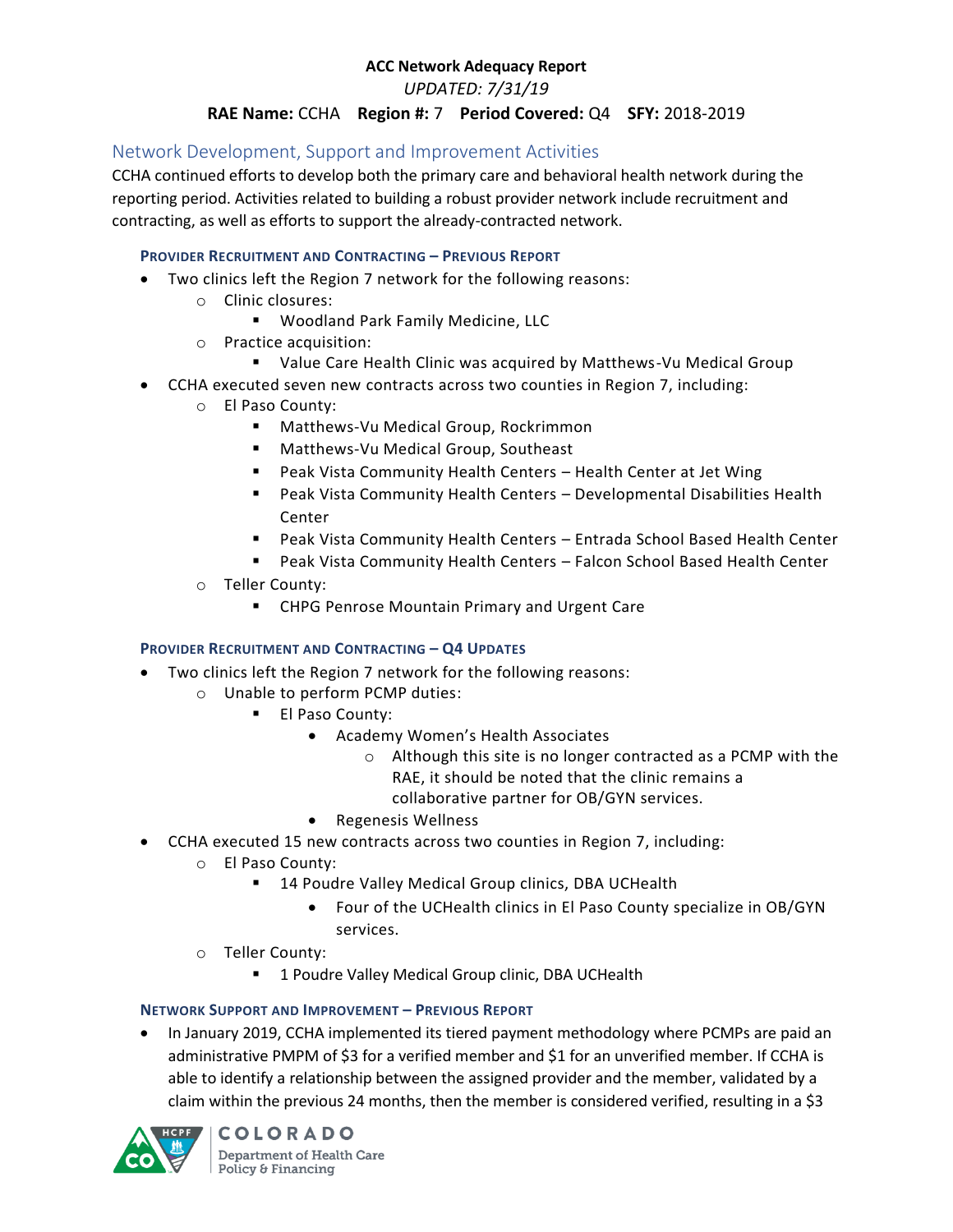*UPDATED: 7/31/19*

## **RAE Name:** CCHA **Region #:** 7 **Period Covered:** Q4 **SFY:** 2018-2019

PMPM. The goal of this payment methodology is to incentivize PCMPs to establish a relationship with members and initiate well visits. Additionally, CCHA recently developed an "unverified member list" that PCMPs will be able to use for targeted outreach. The unverified member list includes member birthdate, Medicaid ID, phone number, and address.

### **NETWORK SUPPORT AND IMPROVEMENT – Q4 UPDATES**

 During the reporting period, CCHA distributed performance payments to practices qualified for participation in the CCHA Provider Incentive Program. A total of \$524,985 was distributed to 27 practices for the first quarter of the 2019 calendar year.

# Monitoring Network Adequacy

In addition to time and distance standards, member access to care is monitored and tracked through providers' timeliness of care, after-hours availability, and accessibility. CCHA's practice support efforts help ensure providers can accommodate appointments for more urgent or acute care needs using the 3<sup>rd</sup> Next Available Appointment<sup>1</sup> methodology. In higher-volume practices, same-day and acute care is often provided by dedicated mid-level practitioners staffed within the practice. Additionally, many of the CCHA-contracted practices offer both weekend and evening hours, extending to 7pm and weekends. To educate providers on these standards, CCHA hosts an orientation for newly contracted providers. This orientation also serves as a forum to educate providers on various level of support CCHA provides, such as member educational materials indicating where and when to access care.

Members can find a provider, and general information about providers' accommodations using the Find a Provider tool on CCHA's website. Though PCMP hours are not posted on the website due the frequency of updated hours, members can connect with CCHA Member Support Specialists for assistance with selecting a provider that offers extended hours and information about alternative options for urgent needs.

### **PRACTICE ACCESSIBILITY – PREVIOUS REPORT**

- In January 2019, CPWD hosted CCHA practice transformation and member support staff for an ADA training and collaboration meeting. A second training will be held for CCHA staff, *Creating Disability-Friendly Healthcare*, in April 2019 at The Independence Center.
- CCHA stared the process of updating information regarding existing providers' accommodations. The initial work included a listing of network providers with hi-low exam tables, wheelchair scales, and Hoyer type lifts. That list was shared with our member support team to better assist members who use this equipment locate a provider.
- In an effort to better assess the ADA accessibility of contracted practices, CCHA has been revising the physical and behavioral health practice applications. Revisions to the applications

<sup>&</sup>lt;sup>1</sup> Third Next Available Appointment is the average length of time in days between the day a patient makes a request for an appointment with a physician and the third available appointment for a new patient physical, routine exam, or return visit exam. The "third next available" appointment is used rather than the "next available" appointment since it is a more sensitive reflection of true appointment availability. For example, an appointment may be open at the time of a request because of a cancellation or other unexpected event. Using the "third next available" appointment eliminates these chance occurrences from the measure of availability. Reference[: Institute for Healthcare Improvement.](http://www.ihi.org/resources/Pages/Measures/ThirdNextAvailableAppointment.aspx) CCHA also has an internal policy on use of this methodology.



 $\overline{a}$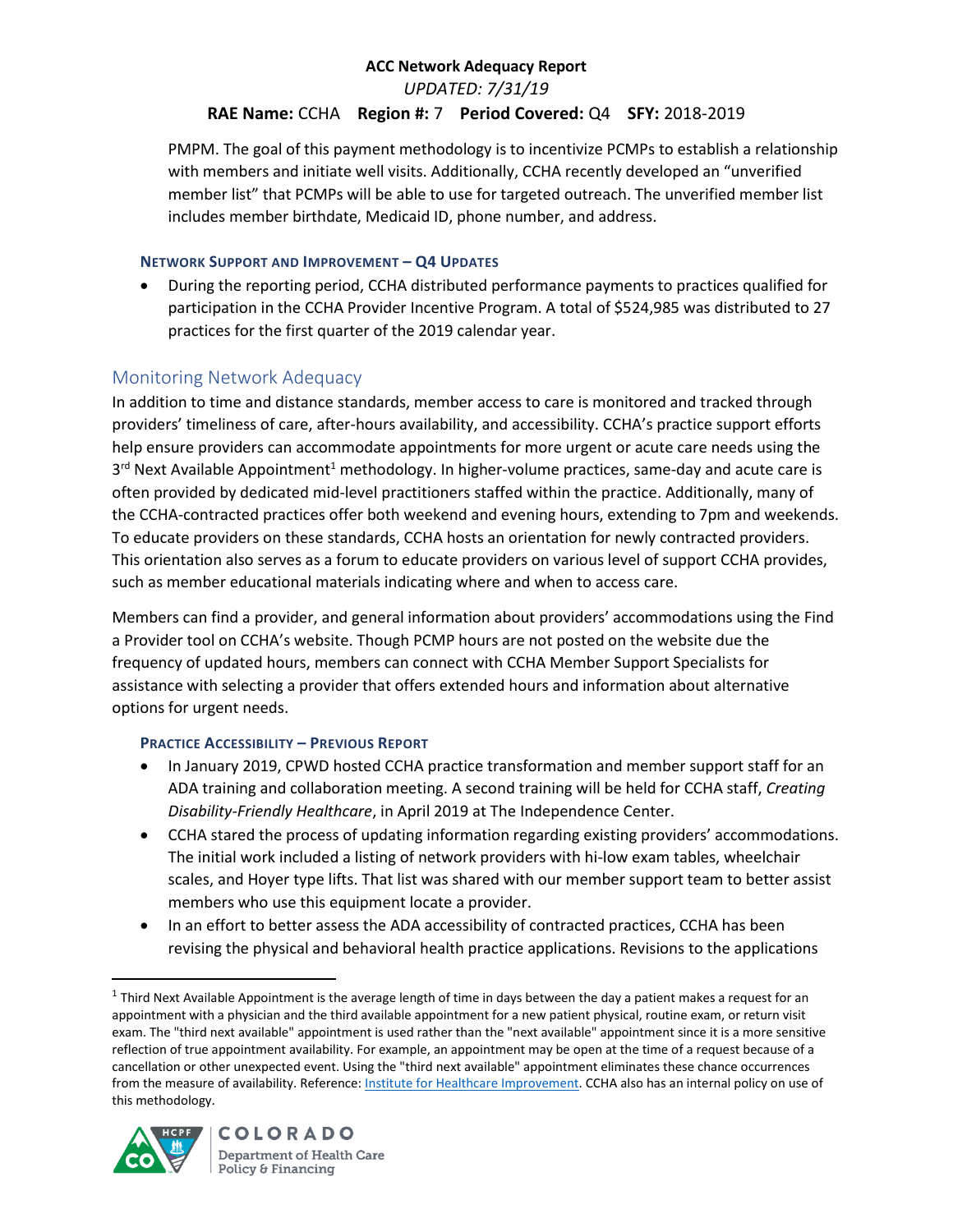*UPDATED: 7/31/19*

### **RAE Name:** CCHA **Region #:** 7 **Period Covered:** Q4 **SFY:** 2018-2019

will help inform CCHA of providers' specific accommodations that enhance accessibility at each practice location, including:

- o Near mass transit
- o High-low exam table
- o Wheelchair ramps
- o Accessible parking
- o Wheelchair scale
- o Hoyer-type lift
- o Listening loops
- o Automatic door
- o Written policy on chemical/scent free
- o Written policy on service dogs
- o Low-vision aids/braille signs
- o ADA compliant bathroom
- $\circ$  Other: (open text-field for providers to report any additional accommodations)
- In response to a request for assistance from The Independence Center, CCHA is participating in a workgroup to improve processes for obtaining signed orders from PCMPs for Long-Term Services and Supports. The workgroup has representation from local home health providers, The Independence Center, and CCHA's practice transformation coaches, provider relations team, and community liaison.
- In addition to providing cultural competency training to providers during the March 2019 town hall meeting, providers have access to CCHA's *[Caring for Diverse Populations](https://www.cchacares.com/media/1266/caring-for-diverse-populations-toolkit.pdf)* toolkit from the Provider Resources & Training page on the CCHA website. The toolkit offers physician and health care professional's resources for delivering effective and compassionate care.

### **PRACTICE ACCESSIBILITY – Q4 UPDATES**

- In April 2019, CCHA practice transformation, member support, and provider relations staff from both Regions 6 and 7 attended a *Creating Disability-Friendly Healthcare* training hosted by The Independence Center (TIC).In April 2019, CCHA finalized revisions to the primary care and behavioral health provider contracting applications. As reported in Q3, the applications were enhanced to collect more specific information about member accommodations and the accessibility of each contracted practice.
- CCHA is assisting TIC to inform the provider network of the new disability placards that waive parking meter fees for people with certain limitations. CCHA is incorporating information in the provider newsletter and distributing brochures to PCMPs.
- CCHA continues to work with a home health workgroup to improve processes for obtaining signed orders from PCMPs for Long-Term Services and Supports. CCHA is also inviting other home health agencies and providers to participate in the workgroup for additional perspective on the challenges associated with home health orders. The goals of the workgroup are to increase follow through and timely completion, including signature, on home health orders.

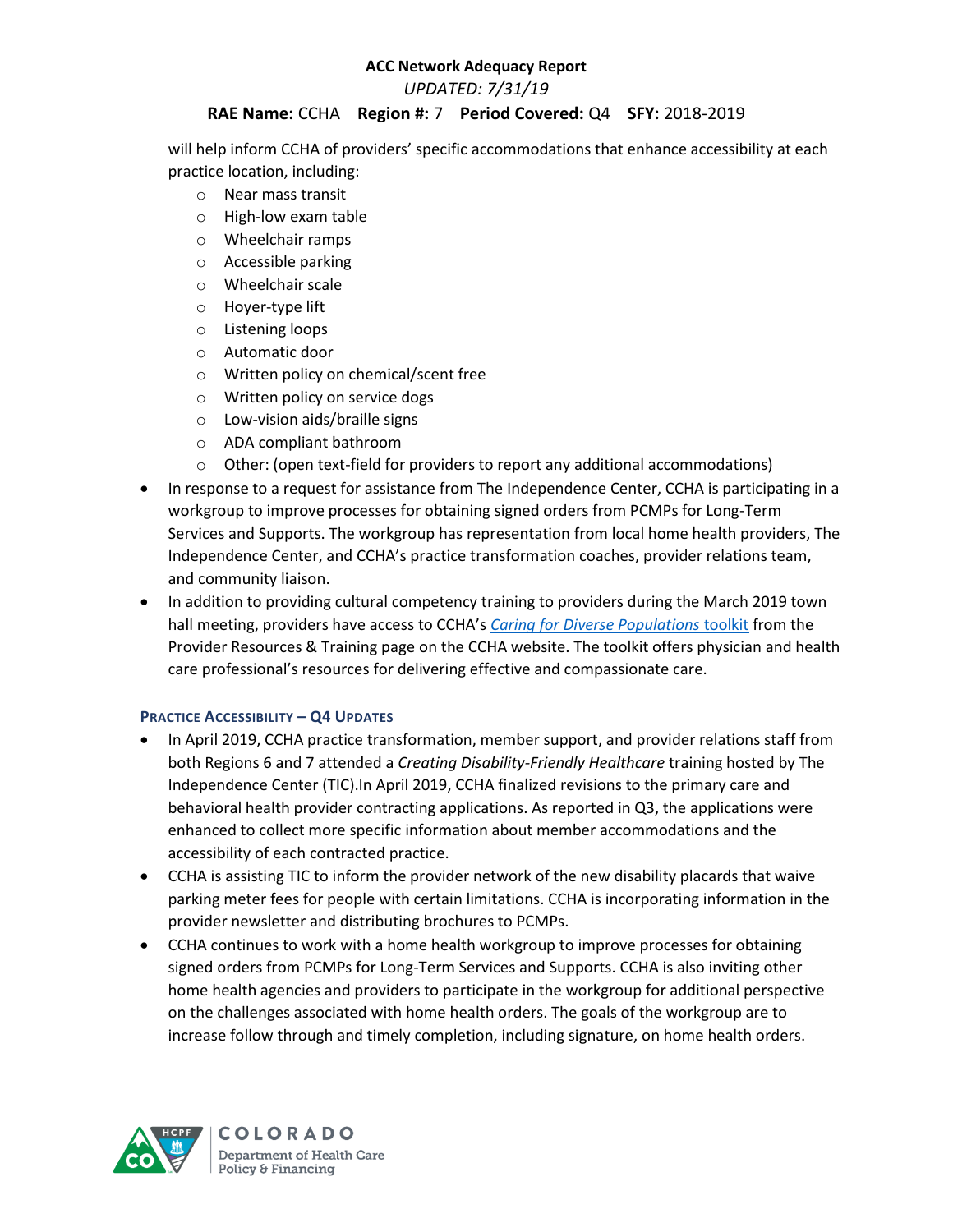*UPDATED: 7/31/19*

## **RAE Name:** CCHA **Region #:** 7 **Period Covered:** Q4 **SFY:** 2018-2019

#### **APPOINTMENT AVAILABILITY – PREVIOUS REPORT**

A summary of the percentage of providers accepting new members and those offering after-hours appointment availability is below:

- 82.1% of PCMPs are accepting new Medicaid members
- 99.9% of behavioral health providers are accepting new Medicaid members
- 39.3% of PCMPs are offering after-hours appointment availability to Medicaid members
- 35.9% of behavioral health providers are offering after-hours appointment availability to Medicaid members

### **APPOINTMENT AVAILABILITY – Q4 UPDATES<sup>2</sup>**

- 84.7% of PCMPs are accepting new Medicaid members
- 99.4% of behavioral health providers are accepting new Medicaid members
- 35.9% of PCMPs are offering after-hours appointment availability to Medicaid members
- 26.4% of behavioral health providers are offering after-hours appointment availability to Medicaid members

## **2. Behavioral Health**

# Addressing Network Deficiencies to Improve Access to Care

CCHA adopts an integrated approach to care, so most activities indicated in the physical health section are applicable to the behavioral health network as well. CCHA continues to expand the behavioral health network in Region 7 and statewide through an open network to ensure access to integrated primary and behavioral health care. Efforts to develop a robust behavioral health network are aimed to span all levels of care, including hospital systems with facility access, all Community Mental Health Centers (CMHCs), and Federal Qualified Health Centers across Colorado. CCHA will continue to be responsive to network needs and review all new-provider contracting requests.

CCHA is addressing access deficiencies by creating an open behavioral health network and contracting behavioral health providers who meet credentialing standards. The previous Behavioral Health Organization's network was closed to new providers, so operating with an open network has garnered interest from behavioral health providers to join our network and offers the potential to significantly improve access to mental health services, particularly to members who reside in rural zip codes that exist in Region 7 counties. Further, CCHA is contracting statewide with CMHCs and other behavioral health providers to improve access for members who travel to other parts of the state, or who find it more feasible to see a provider that isn't located in the region.

#### **ADDRESSING NETWORK DEFICIENCIES TO IMPROVE ACCESS TO CARE – PREVIOUS REPORT**

 CCHA identified and attempted contact with four practitioners in Park County who offer services for substance abuse and/or addiction issues. Although recruitment efforts did not result in additional access to SUD services in Park County, as summarized below, CCHA plans to pursue contact with these independent providers to improve access:

<sup>&</sup>lt;sup>2</sup> Changes in appointment availability among behavioral health providers are the result of CCHA's ongoing efforts to refine and streamline provider data reporting methodologies.<br>
A HCPF | COLORADO



 $\overline{a}$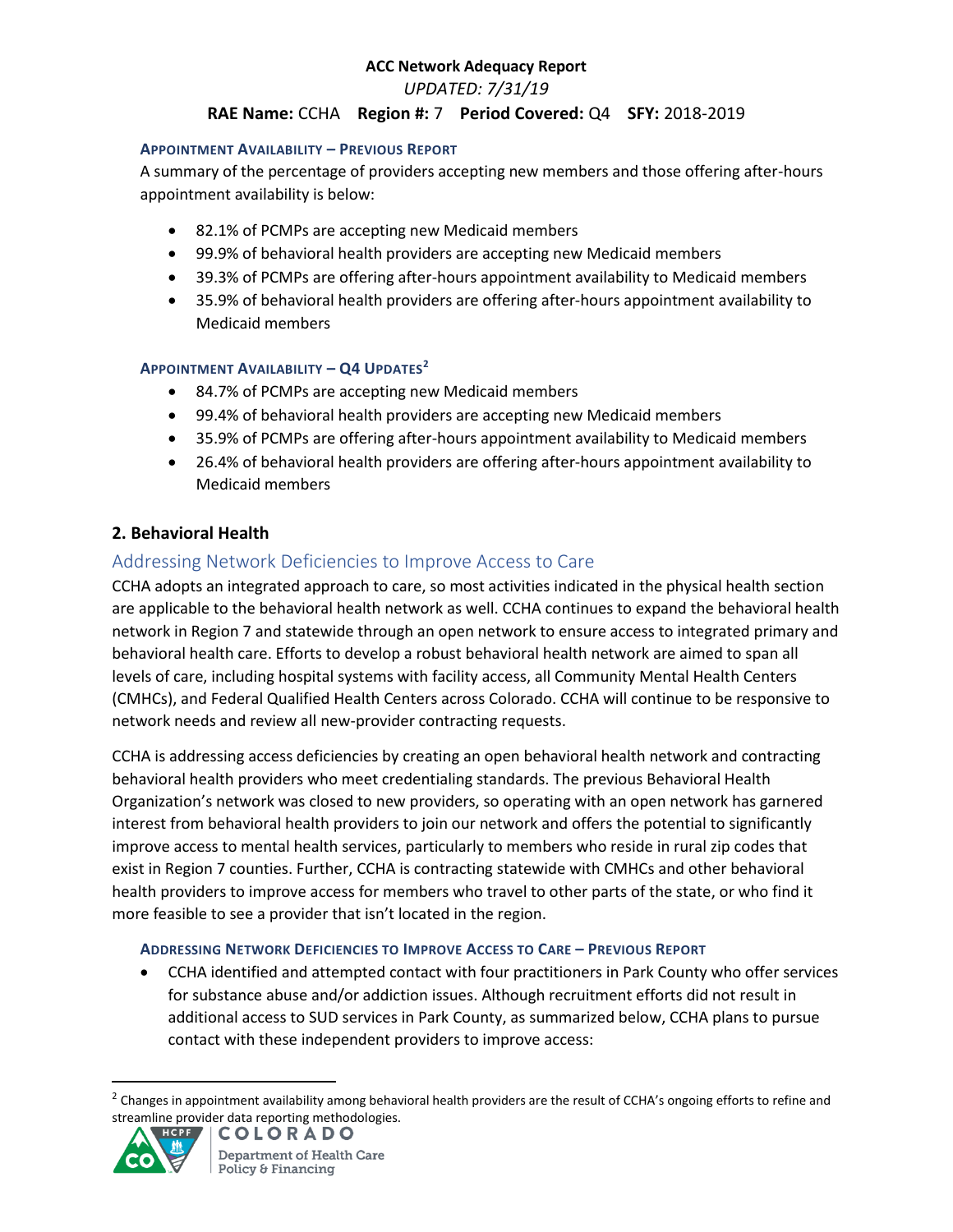*UPDATED: 7/31/19*

## **RAE Name:** CCHA **Region #:** 7 **Period Covered:** Q4 **SFY:** 2018-2019

- $\circ$  One practitioner indicated focus on patients with commercial coverage at this time. However, the practitioner may expand practice and will re-consider contracting with Medicaid/CCHA at that time.
- $\circ$  Two practitioners have been unresponsive to outreach. CCHA will continue to follow up and pursue contracts with these providers.
- $\circ$  One practitioner has a contract with CCHA, but the service listing does not indicate addiction issues. CCHA is following up with this provider to understand and reconcile the practitioner's service listing with that of the Park County resource list.

### **ADDRESSING NETWORK DEFICIENCIES TO IMPROVE ACCESS TO CARE – Q4 UPDATES**

 CCHA followed up with independent substance use providers in Park County. None are interested in contracting at this time. CCHA will continue pursuing contracts with independent providers to improve access.

### **NETWORK DEVELOPMENT, SUPPORT, AND IMPROVEMENT ACTIVITIES – PREVIOUS REPORT**

- CCHA continues to work with the IMD facilities to develop a payment solution that is both configurable in the system and compliant with State guidelines. The rates are being negotiated with the IMD facilities and an update will be provided to HCPF by 4/30/19.
- CCHA has one outstanding CMHC not yet contracted with Midwestern MHC. Midwestern MHC has indicated they will reach out when they are ready to move forward on contracting with CCHA.
- During the third quarter, CCHA continued efforts to proactively communicate with providers and work through behavioral health credentialing and contracting issues. An update on these efforts is as follows:
	- $\circ$  CCHA continues to monitor the credentialing process, and the average number of days in workflow currently has a turnaround time of 26 days.
	- o Providers added to the Region 7 network during the third quarter:
		- **El Paso County:** 
			- 25 adult mental health providers
			- 24 pediatric mental health providers
			- 3 psychiatric prescribers
			- 2 psychiatrist/physicians
		- **•** Other counties (outside of Region 7):
			- 3 acute care hospitals
			- 207 adult mental health providers
			- 1 child psychiatrist
			- 207 pediatric mental health providers
			- 18 psychiatric prescribers
			- 15 psychiatrist/physicians
			- 43 other providers, not categorized as an adult mental health provider, pediatric mental health provider, substance use provider, psychiatrist, child psychiatrist, or psychiatric prescriber

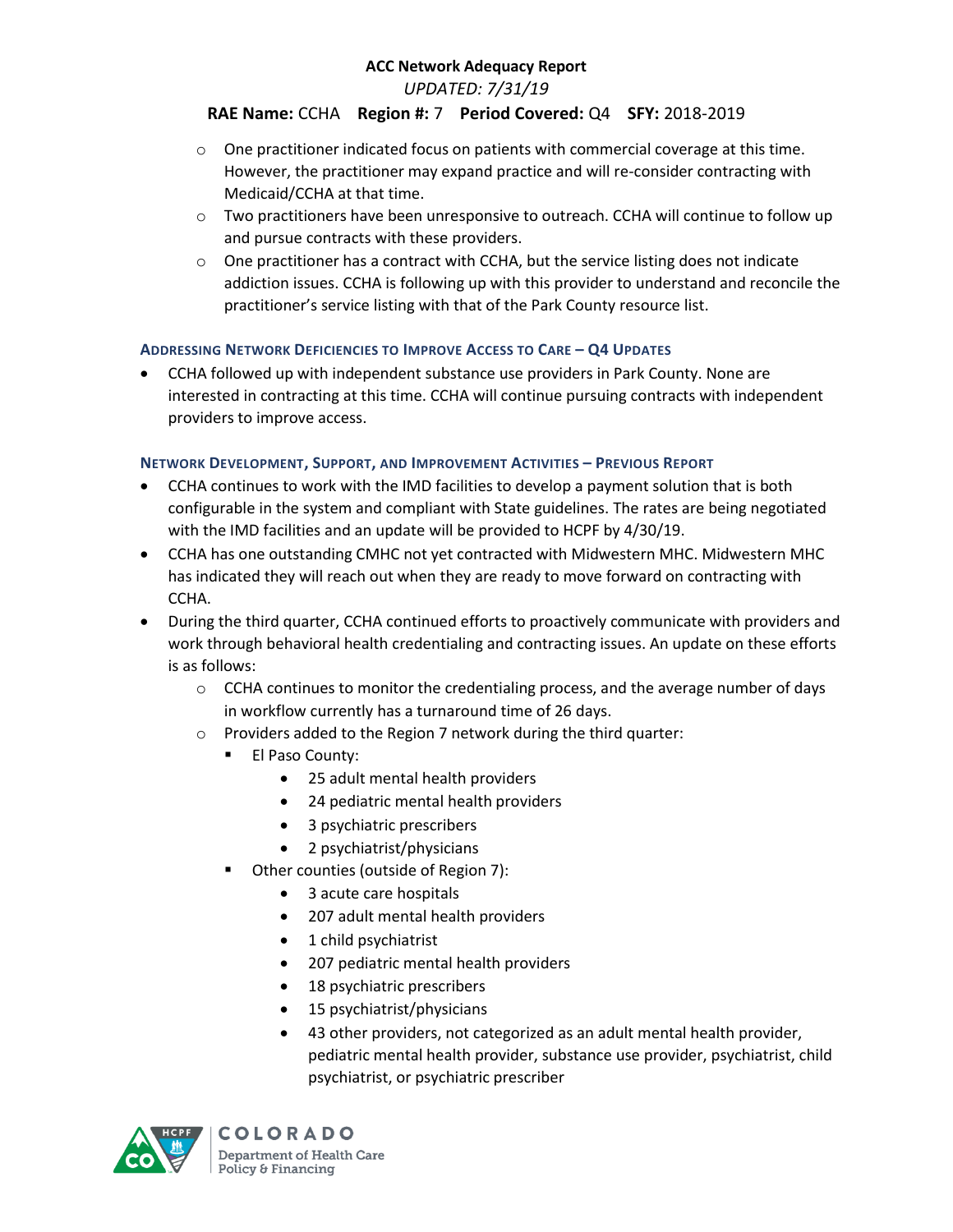*UPDATED: 7/31/19*

### **RAE Name:** CCHA **Region #:** 7 **Period Covered:** Q4 **SFY:** 2018-2019

- o Below is the current status of the contracting queue for Region 7:
	- Contracts distributed: 6
	- **EXECONTRELIST CONTREX** Contracts signed and returned for processing: 19
	- Contracts requested and pending distribution: 5

### **NETWORK DEVELOPMENT, SUPPORT, AND IMPROVEMENT ACTIVITIES – Q4 UPDATES**

- CCHA finalized rates agreements with the IMD facilities statewide prior to July 1, 2019.
- CCHA has one outstanding CMHC not yet contracted with Midwestern MHC. Midwestern MHC has indicated they will reach out when they are ready to move forward on contracting with CCHA.
- During the fourth quarter, CCHA continued efforts to proactively communicate with providers and work through behavioral health credentialing and contracting issues. An update on these efforts is as follows:
	- $\circ$  CCHA continues to monitor the credentialing process, and the average number of days in workflow currently has a turnaround time of 15 days.
	- o Providers added to the Region 7 network during the fourth quarter:
		- El Paso County:
			- 47 adult mental health providers
			- 44 pediatric mental health providers
			- 4 psychiatric prescribers
			- 1 psychiatrist/physicians
			- 1 other provider not categorized as an adult mental health provider, pediatric mental health provider, substance use provider, psychiatrist, child psychiatrist, or psychiatric prescriber
		- Teller County:
			- 4 adult mental health providers
			- 4 pediatric mental health providers
		- Other counties (outside of Region 7):
			- 267 adult mental health providers
			- 6 child psychiatrist
			- 255 pediatric mental health providers
			- 51 psychiatric prescribers
			- 32 psychiatrist/physicians
			- 40 other providers, not categorized as an adult mental health provider, pediatric mental health provider, substance use provider, psychiatrist, child psychiatrist, or psychiatric prescriber
	- o Below is the current status of the contracting queue for Region 7:
		- Contracts distributed: 28
		- **EXECONTRELS** Contracts signed and returned for processing: 10
		- **Contracts requested and pending distribution: 23**
		- **Letters of Agreement: 3**

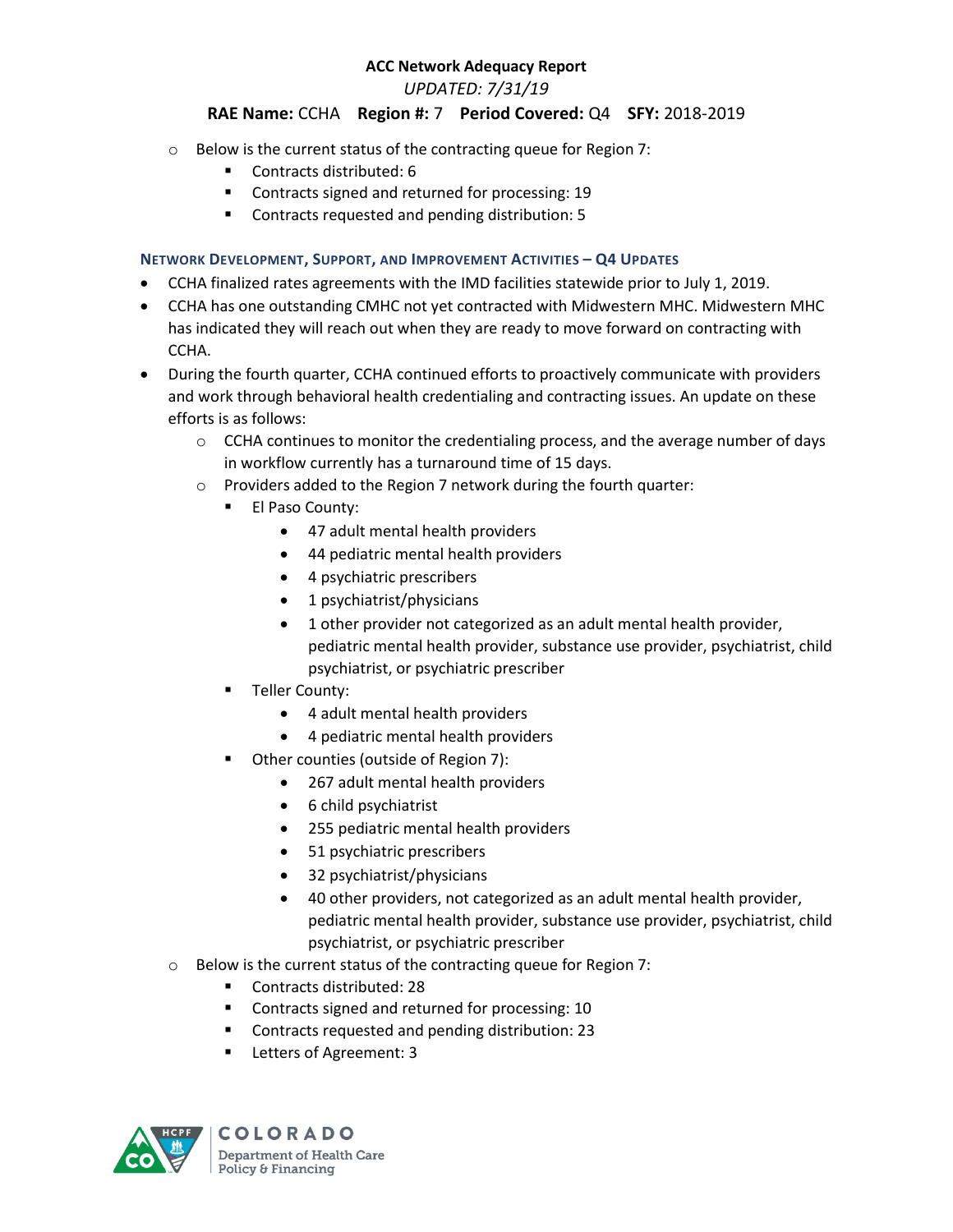### *UPDATED: 7/31/19*

#### **RAE Name:** CCHA **Region #:** 7 **Period Covered:** Q4 **SFY:** 2018-2019

#### **1. Please complete the tables for all of the providers in your network.**

NOTE: For the Physical Health Provider Type, please enter either: Adult Primary Care, Family Medicine, Pediatric Primary Care, OB/GYN, CMHC, or Other.

| PHYSICAL HEALTH                                          |         |                            |                                   |                          |                            |                                              |                                                   |                                 |  |
|----------------------------------------------------------|---------|----------------------------|-----------------------------------|--------------------------|----------------------------|----------------------------------------------|---------------------------------------------------|---------------------------------|--|
| <b>Network Provider</b><br>(Practice sites) <sup>3</sup> | County  | Provider Type <sup>4</sup> | Number of<br><b>Practitioners</b> | <b>New</b><br>Provider   | Left the<br><b>Network</b> | <b>Accepting New</b><br>Clients <sup>5</sup> | <b>Provides after-</b><br>hours care <sup>6</sup> | <b>Single Case</b><br>Agreement |  |
|                                                          |         |                            |                                   |                          |                            | Please Check if applicable                   |                                                   |                                 |  |
| 85                                                       | El Paso | All                        | 456                               | 14 sites                 | 2 sites                    | 386 practitioners                            | 30 sites                                          | N/A                             |  |
| 77                                                       | El Paso | <b>Family Medicine</b>     | 426                               |                          | $\overline{\phantom{a}}$   | 377 practitioners                            | 28 sites                                          | N/A                             |  |
| 78                                                       | El Paso | <b>Adult Primary Care</b>  | 424                               |                          | $\overline{\phantom{a}}$   | 374 practitioners                            | 29 sites                                          | N/A                             |  |
| 83                                                       | El Paso | Pediatric Primary Care     | 449                               |                          | $\overline{\phantom{a}}$   | 383 practitioners                            | 29 sites                                          | N/A                             |  |
| 5                                                        | El Paso | OB/GYN                     | 3                                 |                          | $\overline{\phantom{0}}$   | 0 practitioners                              | 0 sites                                           | N/A                             |  |
| 1                                                        | Park    | All                        | 3                                 | $\overline{\phantom{a}}$ | $\overline{\phantom{a}}$   | 1 practitioner                               | 0 sites                                           | N/A                             |  |
| 1                                                        | Park    | <b>Family Medicine</b>     | 3                                 | $\qquad \qquad -$        | $\blacksquare$             | 1 practitioner                               | 0 sites                                           | N/A                             |  |
| $\mathbf{1}$                                             | Park    | <b>Adult Primary Care</b>  | $\overline{2}$                    | $\qquad \qquad -$        | $\overline{\phantom{a}}$   | 1 practitioner                               | 0 sites                                           | N/A                             |  |
| 1                                                        | Park    | Pediatric Primary Care     | $\overline{2}$                    | $\overline{\phantom{a}}$ | $\overline{\phantom{a}}$   | 1 practitioner                               | 0 sites                                           | N/A                             |  |
| 0                                                        | Park    | OB/GYN                     | $\mathbf{0}$                      | $\overline{\phantom{a}}$ | $\overline{\phantom{a}}$   | 0 practitioner                               | 0 sites                                           | N/A                             |  |
| 6                                                        | Teller  | All                        | 16                                | 1 site                   | 0 sites                    | 14 practitioners                             | 3 sites                                           | N/A                             |  |
| 6                                                        | Teller  | <b>Family Medicine</b>     | 16                                | $\overline{\phantom{a}}$ | $\overline{\phantom{a}}$   | 14 practitioners                             | 3 sites                                           | N/A                             |  |
| 6                                                        | Teller  | <b>Adult Primary Care</b>  | 14                                | $\overline{\phantom{a}}$ | $\overline{\phantom{a}}$   | 13 practitioners                             | 3 sites                                           | N/A                             |  |
| 6                                                        | Teller  | Pediatric Primary Care     | 14                                | $\overline{\phantom{a}}$ | $\overline{\phantom{a}}$   | 13 practitioners                             | 3 sites                                           | N/A                             |  |
| 0                                                        | Teller  | OB/GYN                     | 0                                 |                          | $\overline{\phantom{a}}$   | 0 practitioners                              | 0 site                                            | N/A                             |  |

<sup>&</sup>lt;sup>3</sup> Categories are not mutually exclusive. For example, a clinic may be counted in Family Medicine, Adult Primary Care, and Pediatric Care.

<sup>6</sup> Data for after-hours care reflects all providers offering weekend appointments and weekday appointments outside the hours of 8:00am to 5:00pm.



 $\overline{\phantom{a}}$ 

<sup>&</sup>lt;sup>4</sup> Totals for each provider type are not necessarily unique. For example, a single rendering provider is included in both the adult and pediatric practitioner totals if services are open to both demographics. Additionally, primary care provider information is inclusive of both voluntary and contractually required information. As such, the following information is likely underreported: providers' secondary and tertiary specialty types, particularly for OB/GYN specialists, the number of individual providers accepting new Medicaid members, as this is primarily managed at the practice level.

<sup>&</sup>lt;sup>5</sup> With CCHA's efforts to refine and streamline provider data reporting methodologies, CCHA is now reporting the number of practitioners accepting new clients rather than the number of PCMP sites.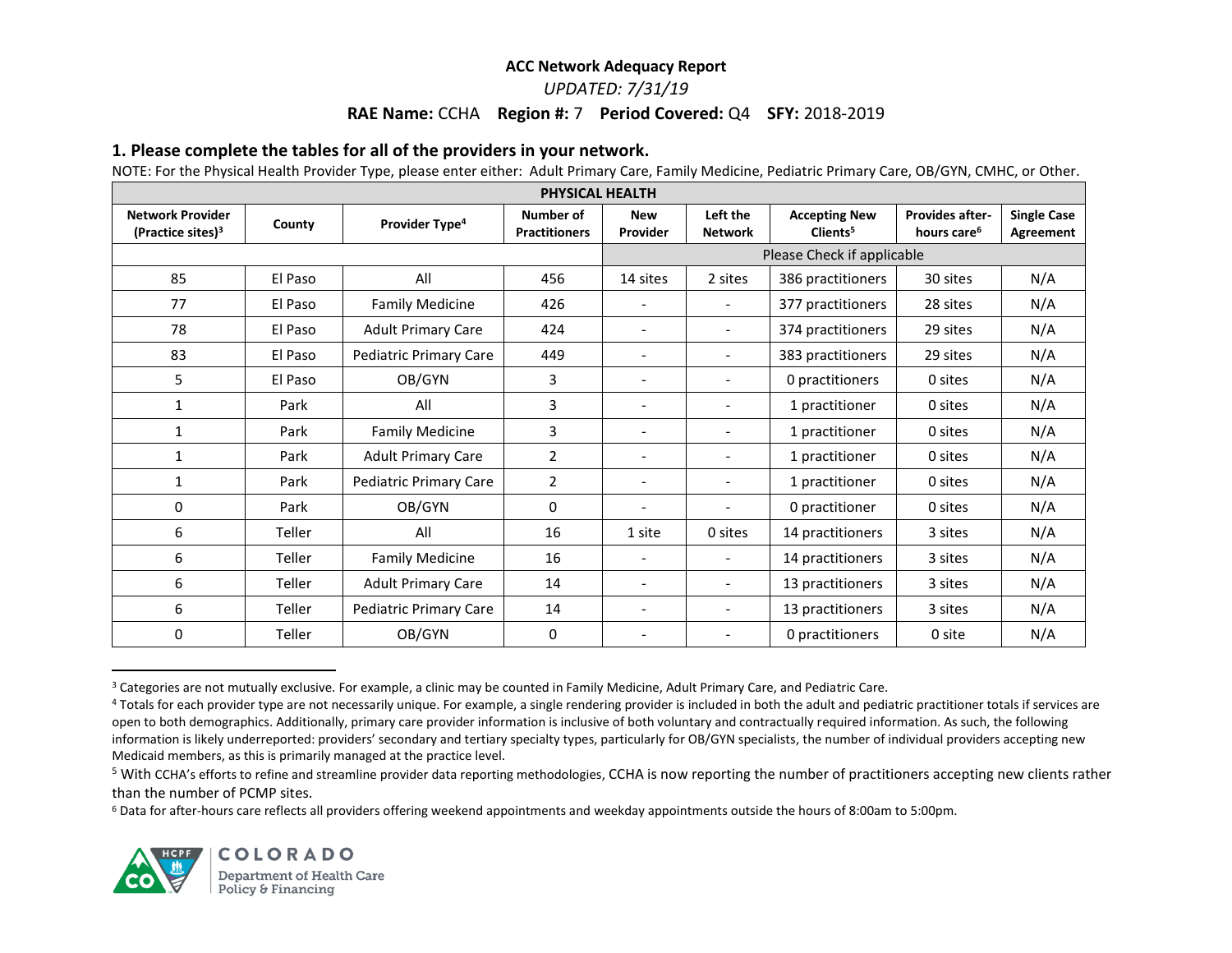*UPDATED: 7/31/19*

#### **RAE Name:** CCHA **Region #:** 7 **Period Covered:** Q4 **SFY:** 2018-2019

NOTE: For the Behavioral Health Provider Types, please enter either: Adult Mental Health Provider, Pediatric Mental Health Provider, Substance Use Provider, Psychiatrist, Child Psychiatrist, Psychiatric Prescriber, or Other.

| <b>BEHAVIORAL HEALTH</b>                                    |                     |                                |                                                                                                           |                            |                            |                                           |                                         |                                        |                                              |  |
|-------------------------------------------------------------|---------------------|--------------------------------|-----------------------------------------------------------------------------------------------------------|----------------------------|----------------------------|-------------------------------------------|-----------------------------------------|----------------------------------------|----------------------------------------------|--|
| <b>Network</b><br>Provider<br>(Practice sites) <sup>7</sup> | County <sup>8</sup> | <b>Provider Type</b>           | The Number of<br><b>Licensed Behavioral</b><br><b>Health Practitioners</b><br>and Clinicians <sup>9</sup> | <b>New</b><br>Provider     | Left the<br><b>Network</b> | Accepting<br><b>New</b><br><b>Clients</b> | <b>Provides</b><br>after-<br>hours care | <b>Single Case</b><br><b>Agreement</b> | Located<br>in PCMP<br>Practice <sup>10</sup> |  |
|                                                             |                     |                                |                                                                                                           | Please Check if applicable |                            |                                           |                                         |                                        |                                              |  |
| 3                                                           | EL PASO             | <b>Acute Care Hospitals</b>    | 3                                                                                                         | $\Omega$                   | 0                          | 3                                         | 3                                       | $\Omega$                               | 0                                            |  |
| 309                                                         | EL PASO             | <b>Adult Mental Health</b>     | 517                                                                                                       | 47                         | $\mathbf{1}$               | 516                                       | 206                                     |                                        | 35                                           |  |
| 7                                                           | EL PASO             | Child Psychiatrist             | 4                                                                                                         | $\mathbf{0}$               | 0                          | 4                                         | 0                                       | 0                                      | 0                                            |  |
| 308                                                         | <b>EL PASO</b>      | <b>Pediatric Mental Health</b> | 512                                                                                                       | 45                         | 1                          | 511                                       | 204                                     | $\Omega$                               | 35                                           |  |
| 30                                                          | EL PASO             | Psychiatric Prescriber         | 59                                                                                                        | 4                          | $\Omega$                   | 59                                        | 10                                      | $\Omega$                               | 3                                            |  |
| 24                                                          | EL PASO             | Psychiatrist/Physician         | 35                                                                                                        | 1                          | 0                          | 35                                        | 5                                       | $\Omega$                               | 2                                            |  |
| 12                                                          | <b>EL PASO</b>      | Substance Use Disorder         | 9                                                                                                         | $\mathbf{0}$               | $\Omega$                   | 9                                         | 4                                       | 0                                      | 0                                            |  |
| 24                                                          | EL PASO             | Other                          | 45                                                                                                        | $\mathbf{0}$               | $\Omega$                   | 45                                        |                                         | $\Omega$                               | 2                                            |  |
| 9                                                           | <b>PARK</b>         | <b>Adult Mental Health</b>     | 11                                                                                                        | $\mathbf{0}$               | $\Omega$                   | 11                                        | 4                                       | $\Omega$                               | 0                                            |  |
| 9                                                           | <b>PARK</b>         | Pediatric Mental Health        | 11                                                                                                        | $\mathbf{0}$               | 0                          | 11                                        | 4                                       | $\Omega$                               | 0                                            |  |

<sup>10</sup> Number of practice sites located in PCMP practice reflects the number of unique addresses among licensed clinicians that had an exact match with the address of a PCMP location in Region 7. This is not necessarily an indication that the behavioral health provider is integrated in the PCMP practice. Since PCMP sites and behavioral health practices can operate as separate entities at a single physical location, the number of behavioral health clinicians located in a PCMP practice is not representative of integrated physical/behavioral health providers.



 $\overline{a}$ 

 $^7$  Number of practice sites reflects unique addresses among licensed clinicians. A practice site was considered unique if any part of a complete address was unique, including any variation in abbreviations and suite numbers.

<sup>8</sup> "Other" County includes all counties outside of Region 7.

<sup>&</sup>lt;sup>9</sup> In order for CCHA to report on the number of licensed behavioral health providers in accordance with the Behavioral Health Provider Type categories indicated in this report, CCHA created a manual crosswalk. CCHA continues to refine the methodology by which behavioral health provider specialties correlate to the specified provider types in this report.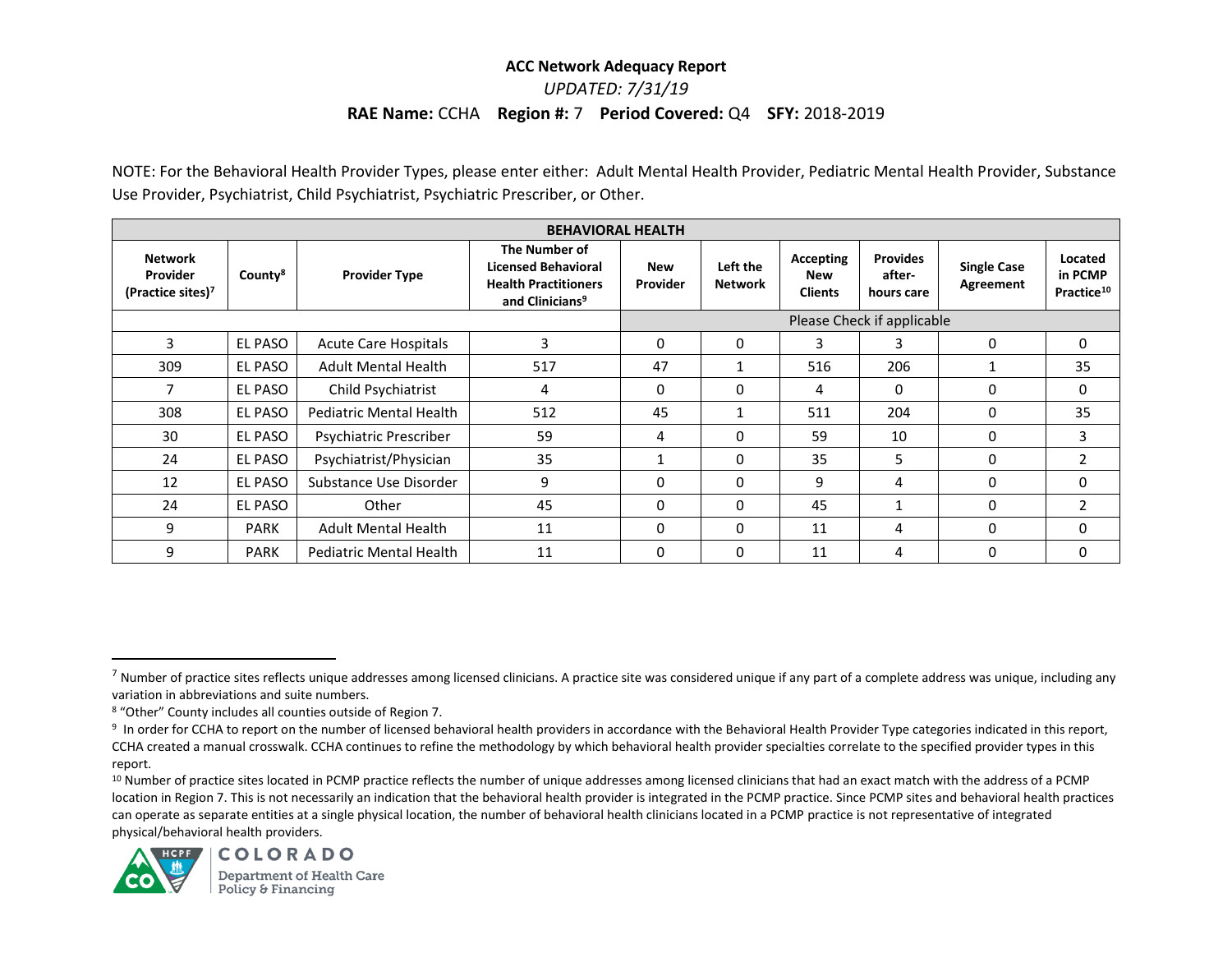# *UPDATED: 7/31/19*

# **RAE Name:** CCHA **Region #:** 7 **Period Covered:** Q4 **SFY:** 2018-2019

| <b>BEHAVIORAL HEALTH - continued</b>                         |               |                             |                                                                                                            |                            |                            |                                           |                                            |                                 |                                                     |  |
|--------------------------------------------------------------|---------------|-----------------------------|------------------------------------------------------------------------------------------------------------|----------------------------|----------------------------|-------------------------------------------|--------------------------------------------|---------------------------------|-----------------------------------------------------|--|
| <b>Network</b><br>Provider<br>(Practice sites) <sup>11</sup> | County        | <b>Provider Type</b>        | The Number of<br><b>Licensed Behavioral</b><br><b>Health Practitioners</b><br>and Clinicians <sup>12</sup> | <b>New</b><br>Provider     | Left the<br><b>Network</b> | Accepting<br><b>New</b><br><b>Clients</b> | <b>Provides</b><br>after-<br>hours<br>care | <b>Single Case</b><br>Agreement | Located in<br><b>PCMP</b><br>Practice <sup>13</sup> |  |
|                                                              |               |                             |                                                                                                            | Please Check if applicable |                            |                                           |                                            |                                 |                                                     |  |
| 19                                                           | <b>TELLER</b> | <b>Adult Mental Health</b>  | 20                                                                                                         | 4                          | 0                          | 20                                        | 10                                         | 1                               | 3                                                   |  |
| 1                                                            | TELLER        | Child Psychiatrist          | 1                                                                                                          | 0                          | 0                          | 1                                         | $\Omega$                                   | $\Omega$                        | $\Omega$                                            |  |
| 19                                                           | <b>TELLER</b> | Pediatric Mental Health     | 20                                                                                                         | 4                          | 0                          | 20                                        | 10                                         | 0                               | 3                                                   |  |
| $\mathbf{1}$                                                 | <b>TELLER</b> | Psychiatric Prescriber      | 1                                                                                                          | 0                          | 0                          | 1                                         | 0                                          | 0                               | 0                                                   |  |
| 1                                                            | <b>TELLER</b> | Psychiatrist/Physician      | 1                                                                                                          | 0                          | 0                          | $\mathbf{1}$                              | 0                                          | 0                               | 0                                                   |  |
| 14                                                           | Other         | <b>Acute Care Hospitals</b> | 12                                                                                                         | 5.                         | 0                          | 12                                        | 7                                          | 0                               | 0                                                   |  |
| 859                                                          | Other         | <b>Adult Mental Health</b>  | 2,384                                                                                                      | 256                        | 1                          | 2,375                                     | 596                                        | 0                               | 0                                                   |  |
| 14                                                           | Other         | Child Psychiatrist          | 9                                                                                                          | 6                          | 0                          | 9                                         |                                            | 0                               | 0                                                   |  |
| 862                                                          | Other         | Pediatric Mental Health     | 2,279                                                                                                      | 255                        | 1                          | 2,269                                     | 594                                        | 0                               | 0                                                   |  |
| 107                                                          | Other         | Psychiatric Prescriber      | 230                                                                                                        | 48                         | $\Omega$                   | 227                                       | 15                                         | 0                               | 0                                                   |  |
| 73                                                           | Other         | Psychiatrist/Physician      | 140                                                                                                        | 30                         | 0                          | 138                                       | 6                                          | 0                               | 0                                                   |  |
| 56                                                           | Other         | Substance Use Disorder      | 25                                                                                                         | 2                          | 0                          | 25                                        | 11                                         | 0                               | 0                                                   |  |
| 90                                                           | Other         | Other                       | 142                                                                                                        | 38                         | 0                          | 126                                       | 14                                         | 0                               | 0                                                   |  |

<sup>13</sup> Number of practice sites located in PCMP practice reflects the number of unique addresses among licensed clinicians that had an exact match with the address of a PCMP location in Region 7. Clinicians affiliated with more than one PCMP location may be included in the totals. Totals for each provider type are not necessarily unique if a clinician provides both adult and pediatric mental health services and/or if the clinician renders services in more than one PCMP location.



 $\overline{\phantom{a}}$ 

<sup>&</sup>lt;sup>11</sup> Number of practice sites reflects unique addresses among licensed clinicians. A practice site was considered unique if any part of a complete address was unique, including any variation in abbreviations and suite numbers.

<sup>12</sup> In order for CCHA to report on the number of licensed behavioral health providers in accordance with the Behavioral Health Provider Type categories indicated in this report, CCHA created a manual crosswalk. CCHA continues to refine the methodology by which behavioral health provider specialties correlate to the specified provider types in this report.